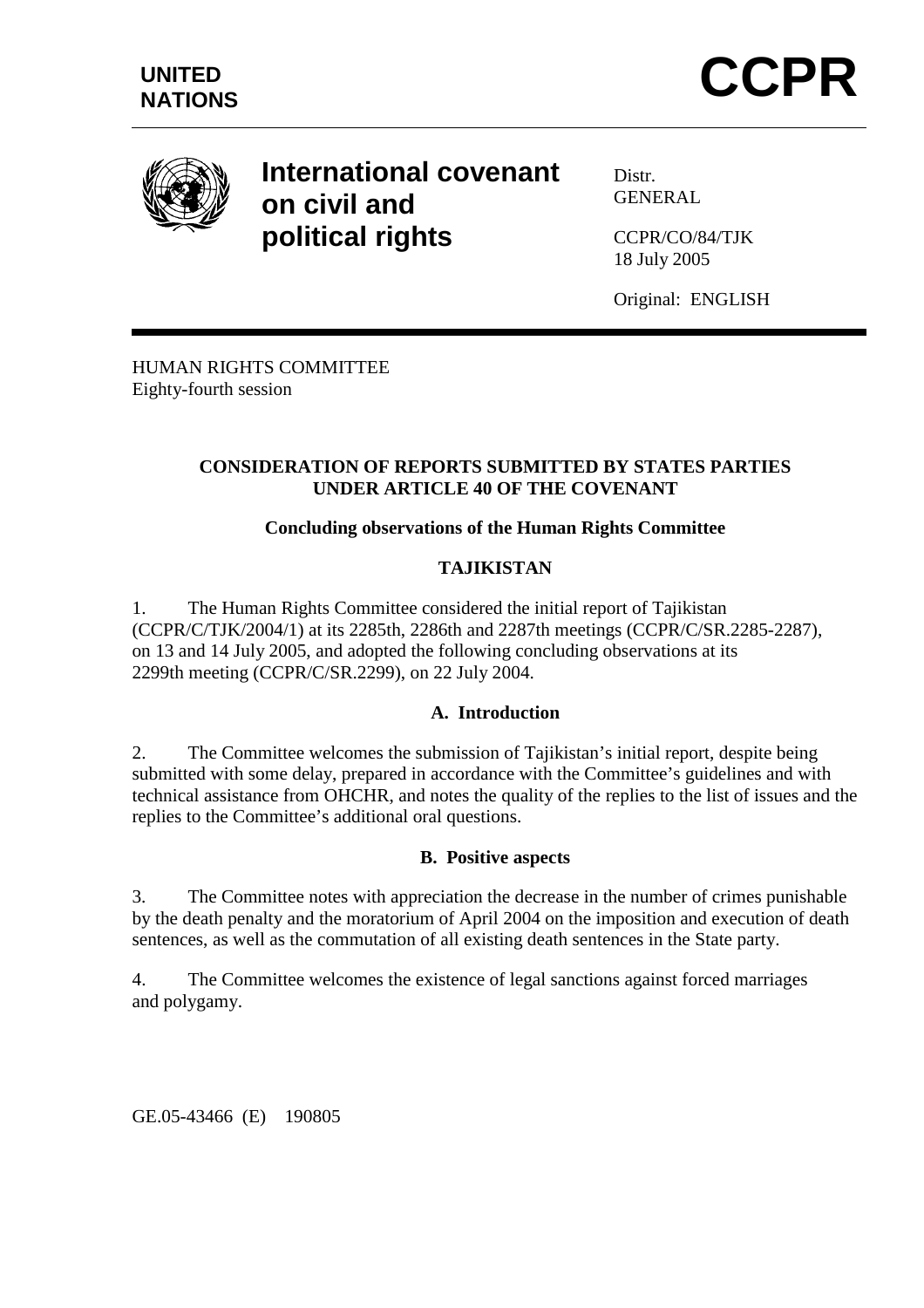5. The Committee welcomes the establishment of the State party's Commission on the Implementation of International Obligations, which, inter alia, is responsible for the coordination of the follow-up to be given to the Committee's Views under the Optional Protocol.

## **C. Principal subjects of concern and recommendations**

6. The Committee notes with concern that domestic violence against women remains a problem in Tajikistan (articles 3 and 7 of the Covenant).

#### **The State party should take effective measures, including training of police officers, promotion of public awareness and, in more concrete terms, human rights training to protect women against domestic violence.**

7. Whilst noting the efforts made by the State party to decrease the gender imbalance in government positions and to improve the status and rights of women in society, the Committee considers that much more needs to be done (arts. 3 and 26).

## **The State party should take more positive measures to ensure higher representation of women in public life.**

8. The Committee recalls that in at least two cases, the State party has executed prisoners under sentence of death, even though their cases were pending before the Committee under the Optional Protocol to the Covenant and requests for interim measures of protection had been addressed to the State party. The Committee recalls that in acceding to the Optional Protocol, the State party recognized the Committee's competence to receive and examine complaints from individuals under the State party's jurisdiction. Disregard of the Committee's requests for interim measures constitutes a grave breach of the State party's obligations under the Covenant and the Optional Protocol (art. 6).

#### **The State party should comply fully with its obligations under the Covenant and the Optional Protocol, in accordance with the principle of** *pacta sunt servanda***, and take the necessary measures to avoid similar violations in future.**

9. The Committee is concerned about information before it that, when prisoners under sentence of death were executed, the authorities systematically failed to inform the families and relatives of the date of execution or to reveal the place of burial of the executed persons. These practices amount to a violation of article 7 of the Covenant with respect to the family and relatives of the executed persons (art. 7).

#### **The State party should take urgent measures to inform families of the burial sites of those who were executed before the moratorium.**

10. The Committee is concerned about the widespread use of ill-treatment and torture by investigation and other officials to obtain information, testimony or self-incriminating evidence from suspects, witnesses or arrested persons (arts. 7 and 14, para.  $3(g)$ ).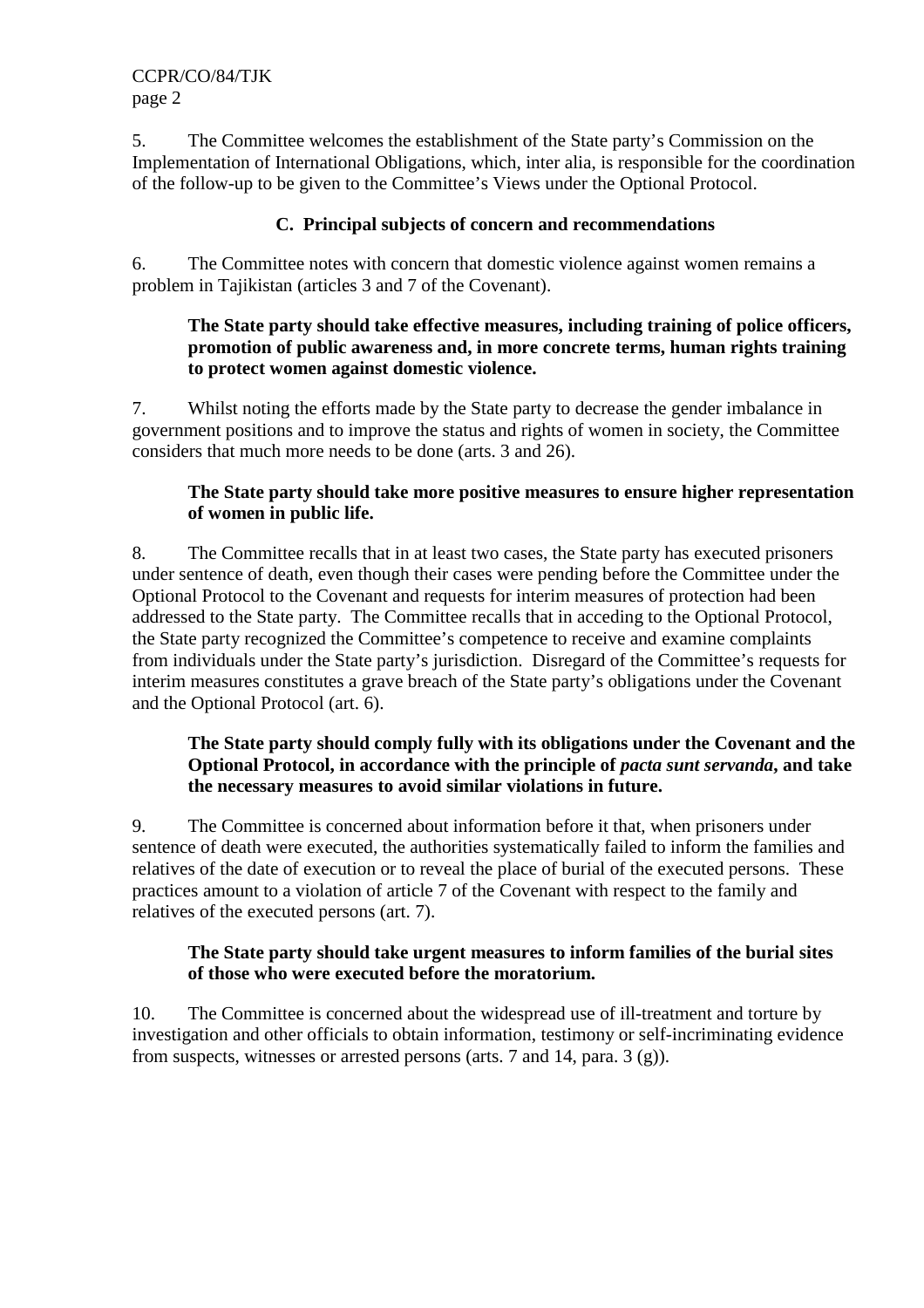#### **The State party should take all necessary measures to stop this practice, to investigate promptly all complaints of the use of such practices by officials and to proceed to the rapid prosecution, conviction and punishment of those responsible, and to provide adequate compensation to the victims.**

11. The Committee is concerned about the widespread accounts of detainees' access to a lawyer being obstructed, particularly in the period immediately following arrest. It appears that the right to consult a lawyer only arises in the State party when an arrest is registered, rather than from the actual moment of arrest (arts. 7, 9 and 14, para. 3 (b)).

#### **The State party should take measures to ensure that the right to counsel arises at the moment of arrest, and that any instances where law enforcement officers are alleged to have obstructed access to a lawyer are fully investigated and appropriately punished. This right should also be ensured in respect of persons in need of free legal assistance.**

12. The Committee is concerned that a procurator, rather than a judge, remains responsible for authorizing arrests. This creates an imbalance in the equality of arms between the accused and the prosecution, as the procurator may have an interest in the detention of those who are to be prosecuted. Further, detainees are not brought before the procurator following their arrest. An appeal to a court to review the lawfulness and grounds of arrest is possible, but it does not guarantee the participation of the detainee (art. 9).

#### **The State party should revise its criminal procedure legislation and introduce a system that ensures that all detainees are as a matter of course brought promptly before a judge who will decide without delay on the lawfulness of the detention.**

13. The Committee is concerned that a person may be placed under administrative arrest for up to 15 days, and that such detention is not subject to judicial supervision (art. 9).

## **The State party should ensure that administrative detention is subject to the same right to challenge the lawfulness of the detention as ought to pertain to other forms of detention, in light of the Committee's recommendations in paragraph 12 above.**

14. The Committee is concerned about persistent information attesting to poor conditions and overcrowding in the State party's prisons and other places of detention, and notes the relatively high rate of incarceration. It is also concerned about reports of civil society and international bodies having limited access to penitentiary institutions (art. 10).

**The State party should consider alternative forms of punishment, particularly in relation to minor offences, such as community work and home detention. It is invited to take all necessary measures to allow independent visits to prisons and detention facilities by representatives of both national and international organizations.**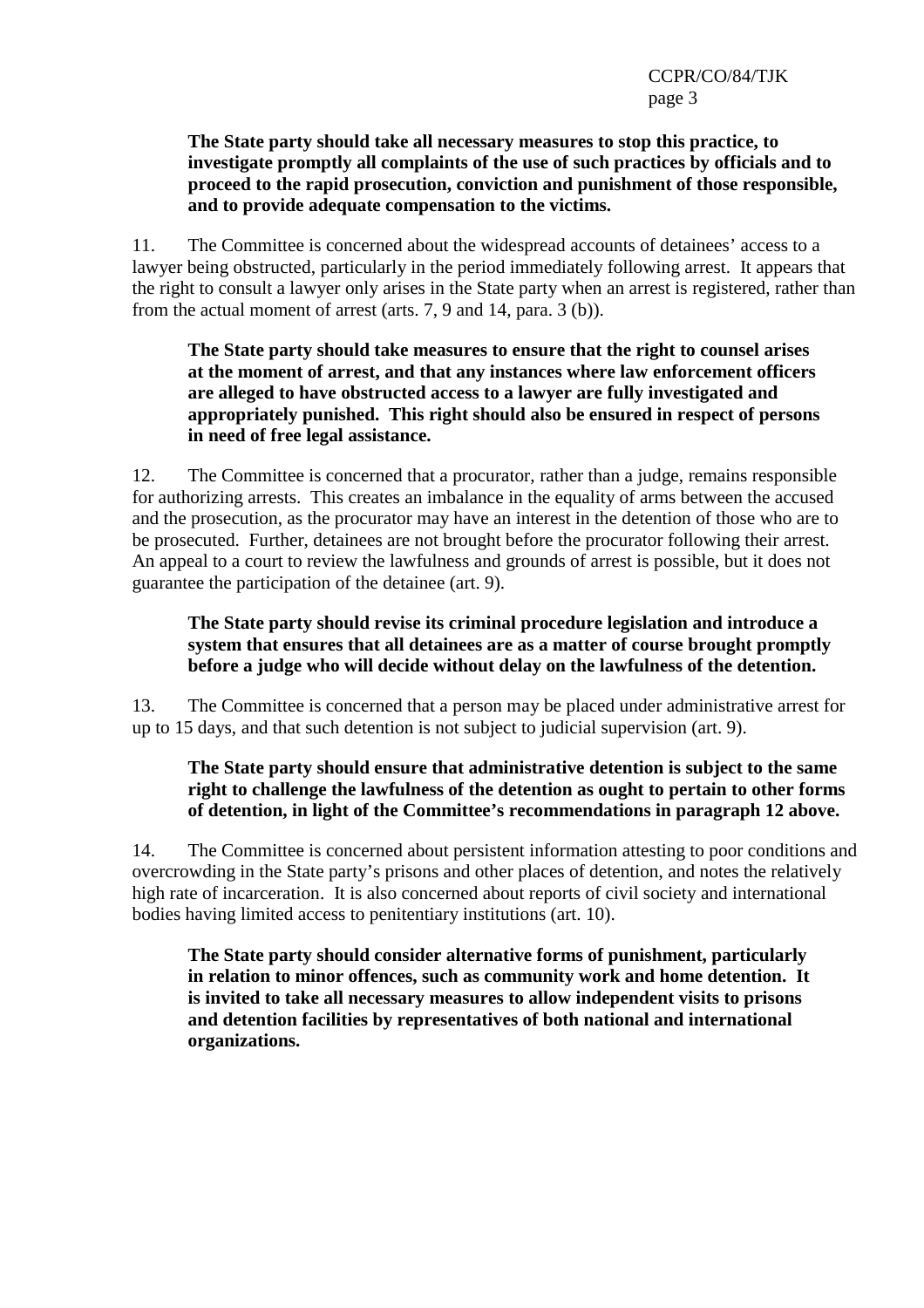15. The Committee has noted that the Constitutional Court and subsequently the Supreme Court have issued rulings prohibiting the use of evidence obtained in violation of the law. However, the Committee remains concerned about the absence of any prohibitive provision in the State party's criminal procedure law to this effect (art. 14, paras. 1 and 3 (g)).

**The State party should proceed to the necessary amendments of its Criminal Procedure Code and prohibit the use of evidence obtained in violation of the law, including under duress. All allegations of illegal use of evidence in court must be duly examined, investigations must be conducted, and courts must take into consideration the outcome of such investigations.** 

16. The Committee is concerned that an inequality of arms between the prosecutor and the suspect/accused or defence counsel exists in practice, both during a criminal investigation and in court, for example in relation to obtaining and challenging evidence (art. 14, para. 1). This inequality also appears to be reflected in the very low number of acquittals handed down in the State party's courts, as apparent from the report (for example, the acquittal rate in 2002 was approximately 0.004 per cent).

## **The State party should amend its legislation and change its practice in order to guarantee full compliance with the basic principles of a fair trial, particularly the principle of equality of arms.**

17. The Committee is concerned about the apparent lack of independence of the judiciary, as reflected in the process of appointment and dismissal of judges as well as in their economic status (art. 14, para. 1).

#### **The State party should guarantee the full independence and impartiality of the judiciary by establishing an independent body charged with the responsibility of appointing, promoting and disciplining judges at all levels and by remunerating judges with due regard for the responsibilities and the nature of their office.**

18. The Committee notes that military courts have jurisdiction to examine criminal cases concerning both military and civil persons (art. 14, para. 1).

#### **The State party should make the necessary amendments to its Criminal Procedure Code in order to prohibit this practice, strictly limiting the jurisdiction of military courts to military persons only.**

19. The Committee is concerned about reports of several in absentia convictions, notwithstanding the prohibition by law of trials in absentia (art. 14, para. 3).

## **The State party should take all necessary measures to ensure that any trials in absentia are subject to rules that guarantee the right to defence.**

20. The Committee is concerned that the State party does not recognize the right to conscientious objection to compulsory military service (art. 18).

**The State party should take all necessary measures to recognize the right of conscientious objectors to be exempted from military service.**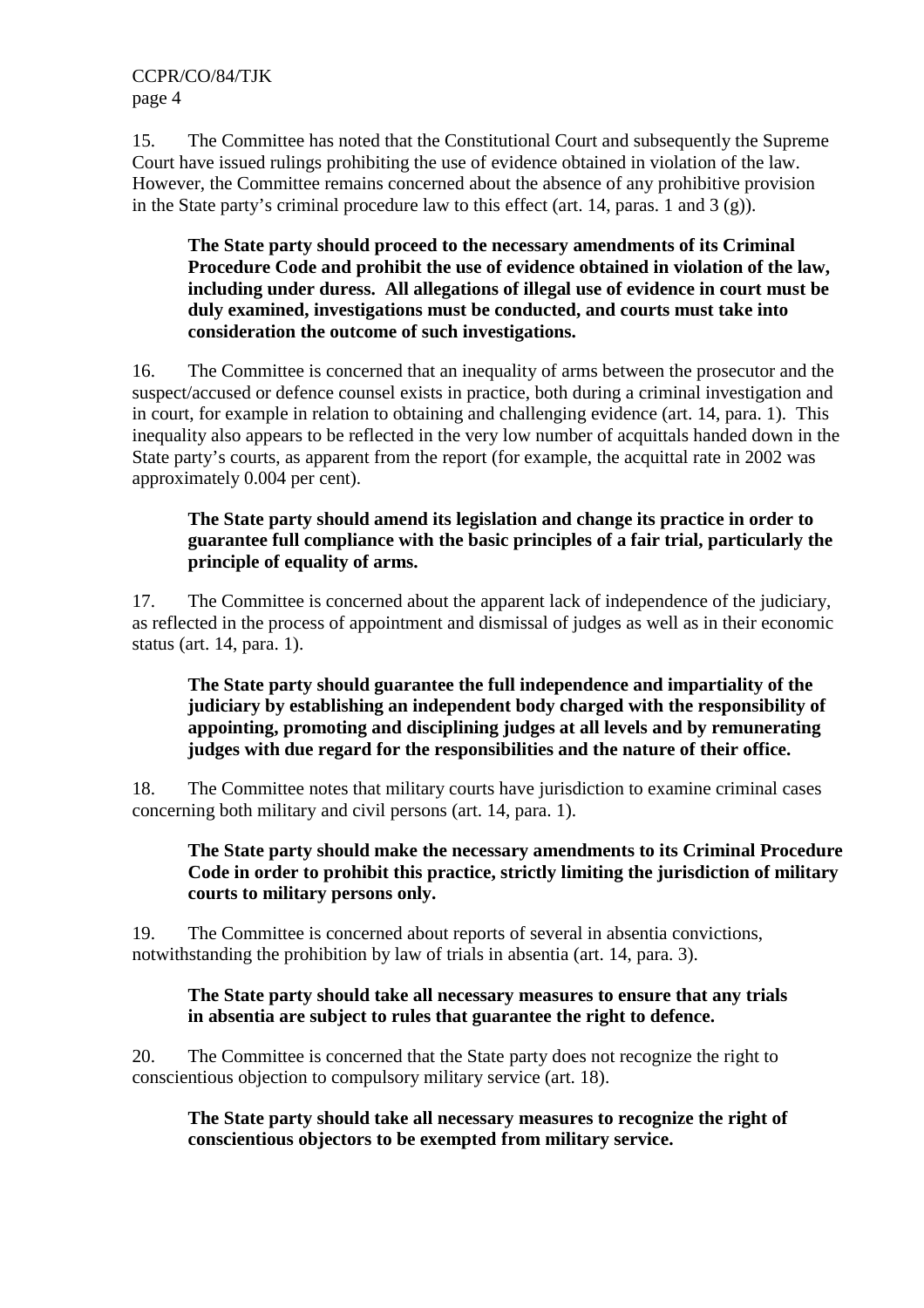CCPR/CO/84/TJK page 5

21. The Committee is concerned about persistent reports that journalists have been harassed by State officials in the exercise of their profession and that newspapers have been seized (art. 19).

#### **The State party should avoid any harassment or intimidation of journalists and ensure that its legislation and practice give full effect to the requirements of article 19 of the Covenant.**

22. The Committee is concerned about the existence in the State party's Criminal Code of broadly worded crimes such as "injuring the honour and dignity of the President" and "attempt against the constitutional order", which may lend themselves to manipulation and limitation of freedom of speech (art. 19).

#### **The State party should bring its law and practice governing freedom of expression into line with the provisions of article 19 of the Covenant.**

23. The Committee is concerned about reports of persistent recourse to corporal punishment as a means of discipline in schools (art. 24).

#### **The State party should take the necessary measures to prohibit this practice.**

24. The Committee is concerned that, despite significant progress accomplished by the State party, there have been persistent reports that Tajikistan is a major source country for trafficking in women and children (arts. 24, 3 and 8).

#### **The State party should redouble its efforts to combat these serious problems, in collaboration with neighbouring countries, including with a view to protecting the human rights of victims. It should also rigorously review the activities of responsible governmental agencies to ensure that no State actors are involved.**

25. The Committee is concerned about the possibility, in the State party's law, to refuse to register as candidates for election individuals against whom criminal proceedings are pending, notwithstanding the fact that their guilt has not been established (arts. 25 and 14, para. 2).

#### **The State party should amend its legislation and practice in line with the requirements of articles 25 and 14, paragraph 2, of the Covenant, so as to ensure that persons merely charged with an offence are presumed innocent and retain their right to stand for elections.**

# **D. Dissemination of information about the Covenant (art. 2)**

26. The Committee sets 1 August 2008 as the date for the submission of Tajikistan's second periodic report. It requests that the State party's initial periodic report and the present concluding observations be published and widely disseminated in Tajikistan, to the general public as well as to the judicial, legislative and administrative authorities, and that the second report be circulated among the non-governmental organizations operating in the country.